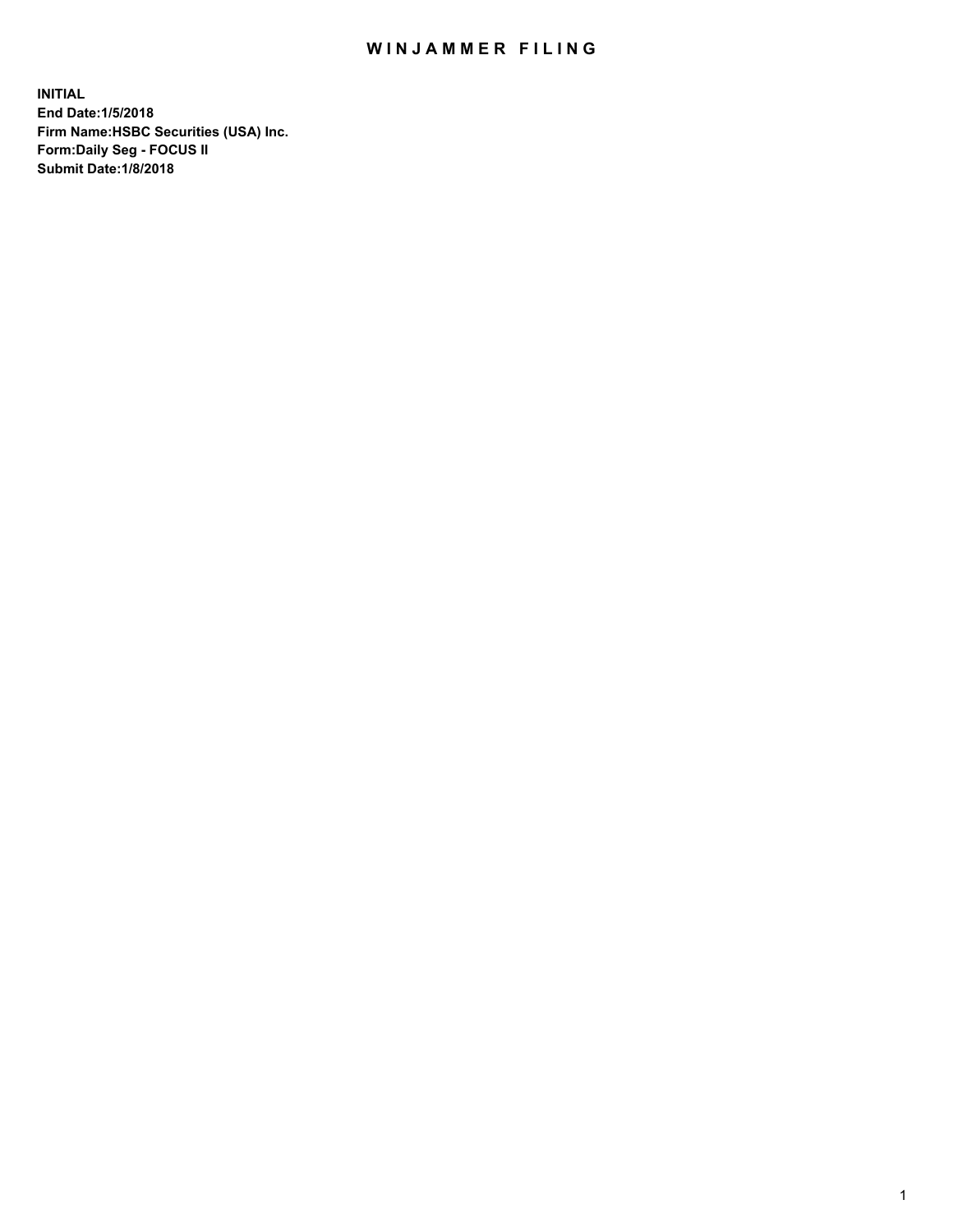## **INITIAL End Date:1/5/2018 Firm Name:HSBC Securities (USA) Inc. Form:Daily Seg - FOCUS II Submit Date:1/8/2018 Daily Segregation - Cover Page**

| Name of Company<br><b>Contact Name</b><br><b>Contact Phone Number</b><br><b>Contact Email Address</b>                                                                                                                                                                                                                         | <b>HSBC Securities (USA) Inc.</b><br><b>Michael Vacca</b><br>212-525-7951<br>michael.vacca@us.hsbc.com |
|-------------------------------------------------------------------------------------------------------------------------------------------------------------------------------------------------------------------------------------------------------------------------------------------------------------------------------|--------------------------------------------------------------------------------------------------------|
| FCM's Customer Segregated Funds Residual Interest Target (choose one):<br>a. Minimum dollar amount: ; or<br>b. Minimum percentage of customer segregated funds required:%; or<br>c. Dollar amount range between: and; or<br>d. Percentage range of customer segregated funds required between: % and %.                       | 98,000,000<br><u>0</u><br><u>00</u><br>00                                                              |
| FCM's Customer Secured Amount Funds Residual Interest Target (choose one):<br>a. Minimum dollar amount: ; or<br>b. Minimum percentage of customer secured funds required:%; or<br>c. Dollar amount range between: and; or<br>d. Percentage range of customer secured funds required between: % and %.                         | 25,000,000<br><u>0</u><br><u>00</u><br>00                                                              |
| FCM's Cleared Swaps Customer Collateral Residual Interest Target (choose one):<br>a. Minimum dollar amount: ; or<br>b. Minimum percentage of cleared swaps customer collateral required:%; or<br>c. Dollar amount range between: and; or<br>d. Percentage range of cleared swaps customer collateral required between:% and%. | 122,000,000<br><u>0</u><br><u>00</u><br><u>00</u>                                                      |

Attach supporting documents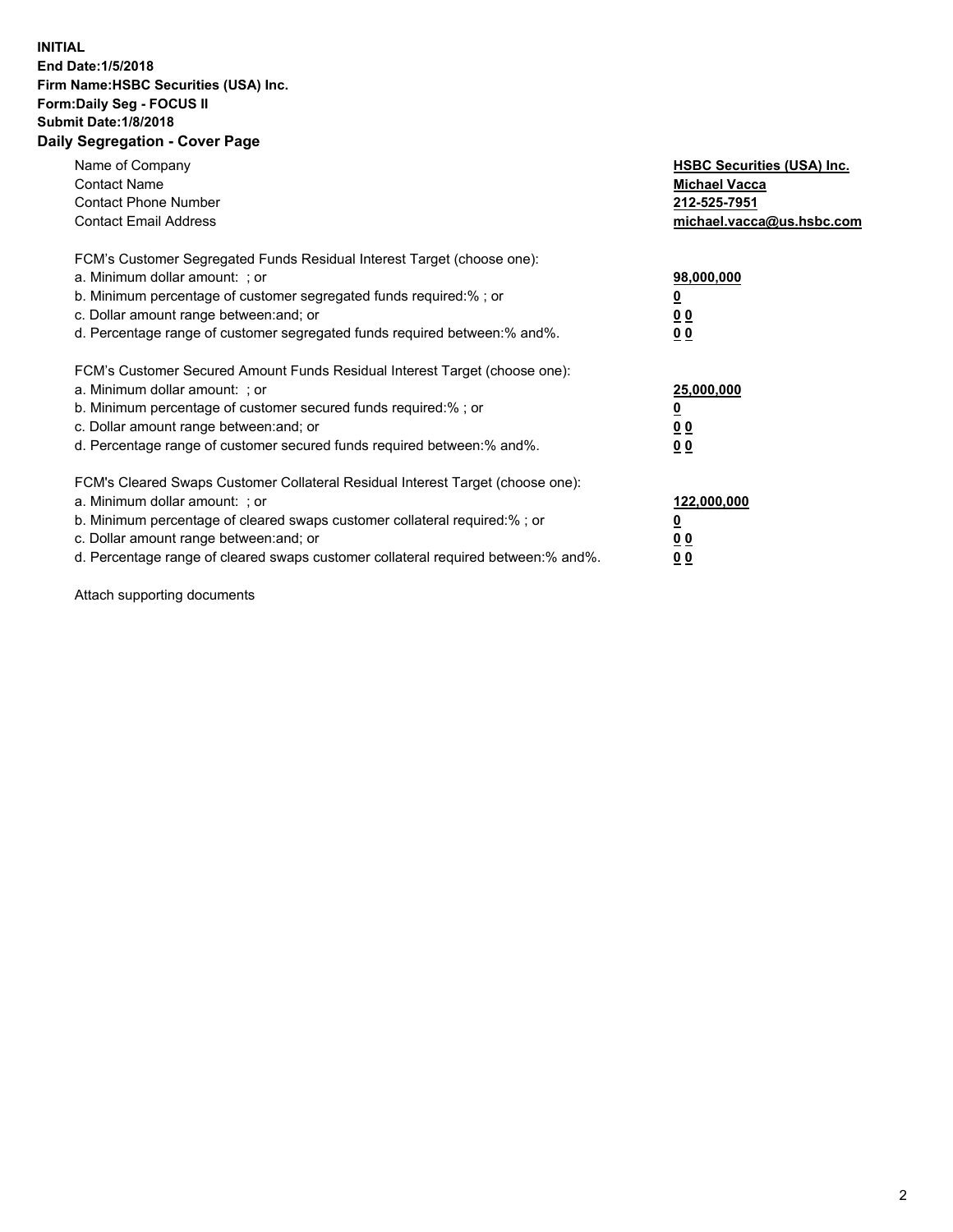**INITIAL End Date:1/5/2018 Firm Name:HSBC Securities (USA) Inc. Form:Daily Seg - FOCUS II Submit Date:1/8/2018 Daily Segregation - Secured Amounts** Foreign Futures and Foreign Options Secured Amounts Amount required to be set aside pursuant to law, rule or regulation of a foreign government or a rule of a self-regulatory organization authorized thereunder **0** [7305] 1. Net ledger balance - Foreign Futures and Foreign Option Trading - All Customers A. Cash **75,103,506** [7315] B. Securities (at market) **104,691,382** [7317] 2. Net unrealized profit (loss) in open futures contracts traded on a foreign board of trade **-32,677,994** [7325] 3. Exchange traded options a. Market value of open option contracts purchased on a foreign board of trade **0** [7335] b. Market value of open contracts granted (sold) on a foreign board of trade **0** [7337] 4. Net equity (deficit) (add lines 1. 2. and 3.) **147,116,894** [7345] 5. Account liquidating to a deficit and account with a debit balances - gross amount **5,146,497** [7351] Less: amount offset by customer owned securities **-5,135,079** [7352] **11,418** [7354] 6. Amount required to be set aside as the secured amount - Net Liquidating Equity Method (add lines 4 and 5) **147,128,312** [7355] 7. Greater of amount required to be set aside pursuant to foreign jurisdiction (above) or line 6. **147,128,312** [7360] FUNDS DEPOSITED IN SEPARATE REGULATION 30.7 ACCOUNTS 1. Cash in banks A. Banks located in the United States **51,726,588** [7500] B. Other banks qualified under Regulation 30.7 **0** [7520] **51,726,588** [7530] 2. Securities A. In safekeeping with banks located in the United States **47,163,438** [7540] B. In safekeeping with other banks qualified under Regulation 30.7 **0** [7560] **47,163,438** [7570] 3. Equities with registered futures commission merchants A. Cash **0** [7580] B. Securities **0** [7590] C. Unrealized gain (loss) on open futures contracts **0** [7600] D. Value of long option contracts **0** [7610] E. Value of short option contracts **0** [7615] **0** [7620] 4. Amounts held by clearing organizations of foreign boards of trade A. Cash **0** [7640] B. Securities **0** [7650] C. Amount due to (from) clearing organization - daily variation **0** [7660] D. Value of long option contracts **0** [7670] E. Value of short option contracts **0** [7675] **0** [7680] 5. Amounts held by members of foreign boards of trade A. Cash **60,097,790** [7700] B. Securities **57,527,944** [7710] C. Unrealized gain (loss) on open futures contracts **-32,677,994** [7720] D. Value of long option contracts **0** [7730] E. Value of short option contracts **0** [7735] **84,947,740** [7740] 6. Amounts with other depositories designated by a foreign board of trade **0** [7760] 7. Segregated funds on hand **0** [7765] 8. Total funds in separate section 30.7 accounts **183,837,766** [7770] 9. Excess (deficiency) Set Aside for Secured Amount (subtract line 7 Secured Statement Page 1 from Line 8) **36,709,454** [7380] 10. Management Target Amount for Excess funds in separate section 30.7 accounts **25,000,000** [7780] 11. Excess (deficiency) funds in separate 30.7 accounts over (under) Management Target **11,709,454** [7785]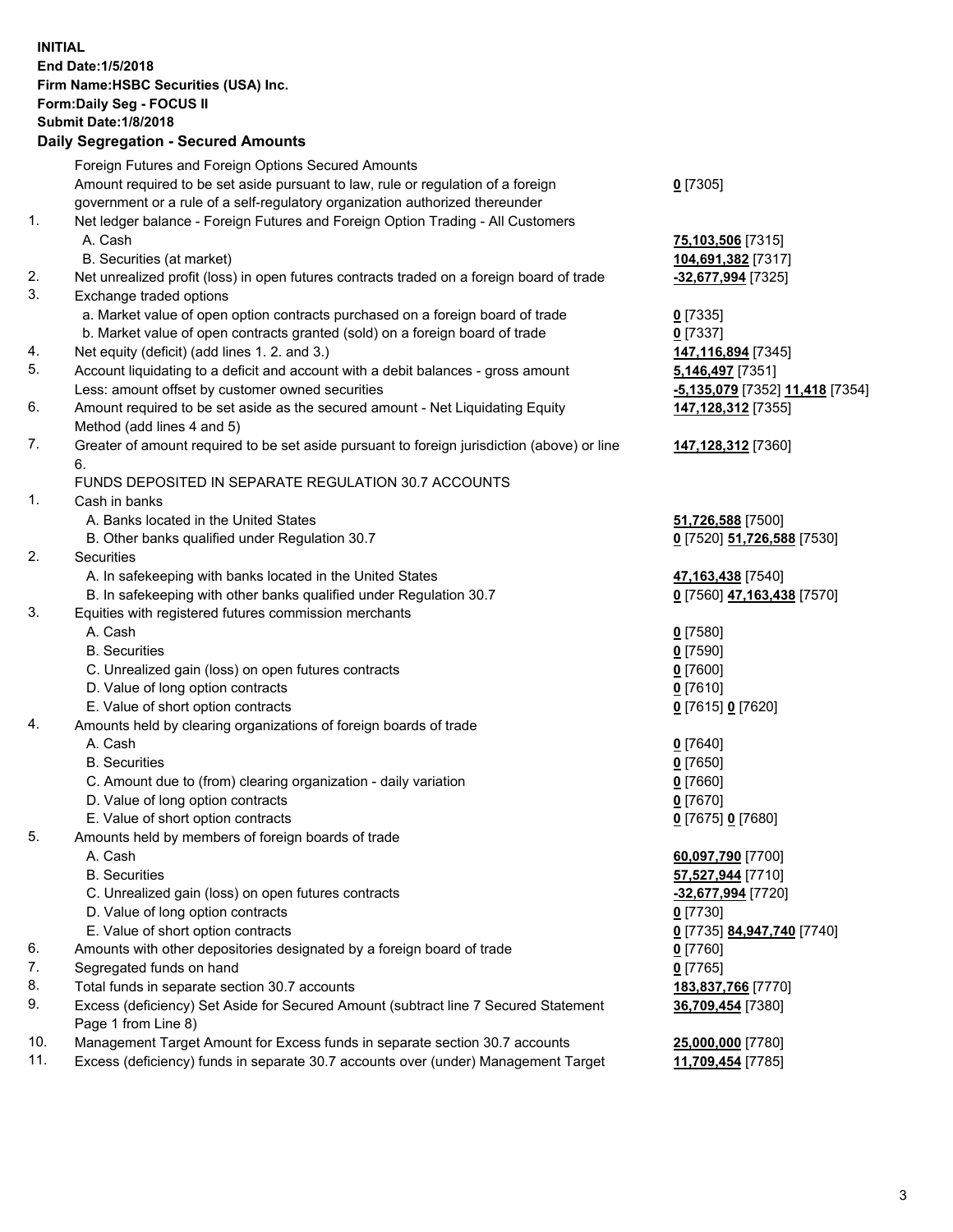| <b>INITIAL</b>                            |                                                                                     |                                   |  |  |
|-------------------------------------------|-------------------------------------------------------------------------------------|-----------------------------------|--|--|
| End Date: 1/5/2018                        |                                                                                     |                                   |  |  |
|                                           | Firm Name: HSBC Securities (USA) Inc.                                               |                                   |  |  |
|                                           | Form: Daily Seg - FOCUS II                                                          |                                   |  |  |
|                                           | <b>Submit Date: 1/8/2018</b>                                                        |                                   |  |  |
| Daily Segregation - Segregation Statement |                                                                                     |                                   |  |  |
|                                           | SEGREGATION REQUIREMENTS(Section 4d(2) of the CEAct)                                |                                   |  |  |
| 1.                                        | Net ledger balance                                                                  |                                   |  |  |
|                                           | A. Cash                                                                             | -3,784,323 [7010]                 |  |  |
|                                           | B. Securities (at market)                                                           | 900,555,201 [7020]                |  |  |
| 2.                                        | Net unrealized profit (loss) in open futures contracts traded on a contract market  | 381,483,851 [7030]                |  |  |
| 3.                                        | Exchange traded options                                                             |                                   |  |  |
|                                           | A. Add market value of open option contracts purchased on a contract market         | 55,836,307 [7032]                 |  |  |
|                                           | B. Deduct market value of open option contracts granted (sold) on a contract market | -8,221,821 [7033]                 |  |  |
| 4.                                        | Net equity (deficit) (add lines 1, 2 and 3)                                         | 1,325,869,215 [7040]              |  |  |
| 5.                                        | Accounts liquidating to a deficit and accounts with                                 |                                   |  |  |
|                                           | debit balances - gross amount                                                       | 19,947,119 [7045]                 |  |  |
|                                           | Less: amount offset by customer securities                                          | -19,731,899 [7047] 215,220 [7050] |  |  |
| 6.                                        | Amount required to be segregated (add lines 4 and 5)                                | 1,326,084,435 [7060]              |  |  |
|                                           | FUNDS IN SEGREGATED ACCOUNTS                                                        |                                   |  |  |
| 7.                                        | Deposited in segregated funds bank accounts                                         |                                   |  |  |
|                                           | A. Cash                                                                             | 25,039,834 [7070]                 |  |  |
|                                           | B. Securities representing investments of customers' funds (at market)              | $0$ [7080]                        |  |  |
|                                           | C. Securities held for particular customers or option customers in lieu of cash (at | 152,408,339 [7090]                |  |  |
|                                           | market)                                                                             |                                   |  |  |
| 8.                                        | Margins on deposit with derivatives clearing organizations of contract markets      |                                   |  |  |
|                                           | A. Cash                                                                             | 426,033,604 [7100]                |  |  |
|                                           | B. Securities representing investments of customers' funds (at market)              | $0$ [7110]                        |  |  |
|                                           | C. Securities held for particular customers or option customers in lieu of cash (at | 732,688,537 [7120]                |  |  |
|                                           | market)                                                                             |                                   |  |  |
| 9.                                        | Net settlement from (to) derivatives clearing organizations of contract markets     | 33,233,071 [7130]                 |  |  |
| 10.                                       | Exchange traded options                                                             |                                   |  |  |
|                                           | A. Value of open long option contracts                                              | 55,836,307 [7132]                 |  |  |
|                                           | B. Value of open short option contracts                                             | -8,221,821 [7133]                 |  |  |
| 11.                                       | Net equities with other FCMs                                                        |                                   |  |  |
|                                           | A. Net liquidating equity                                                           | 2,633,143 [7140]                  |  |  |
|                                           | B. Securities representing investments of customers' funds (at market)              | $0$ [7160]                        |  |  |
|                                           | C. Securities held for particular customers or option customers in lieu of cash (at | $0$ [7170]                        |  |  |
|                                           | market)                                                                             |                                   |  |  |
| 12.                                       | Segregated funds on hand                                                            | 15,458,325 [7150]                 |  |  |
| 13.                                       | Total amount in segregation (add lines 7 through 12)                                | 1,435,109,339 [7180]              |  |  |
| 14.                                       | Excess (deficiency) funds in segregation (subtract line 6 from line 13)             | 109,024,904 [7190]                |  |  |
| 15.                                       | Management Target Amount for Excess funds in segregation                            | 98,000,000 [7194]                 |  |  |
| 16.                                       | Excess (deficiency) funds in segregation over (under) Management Target Amount      | 11,024,904 [7198]                 |  |  |

Excess